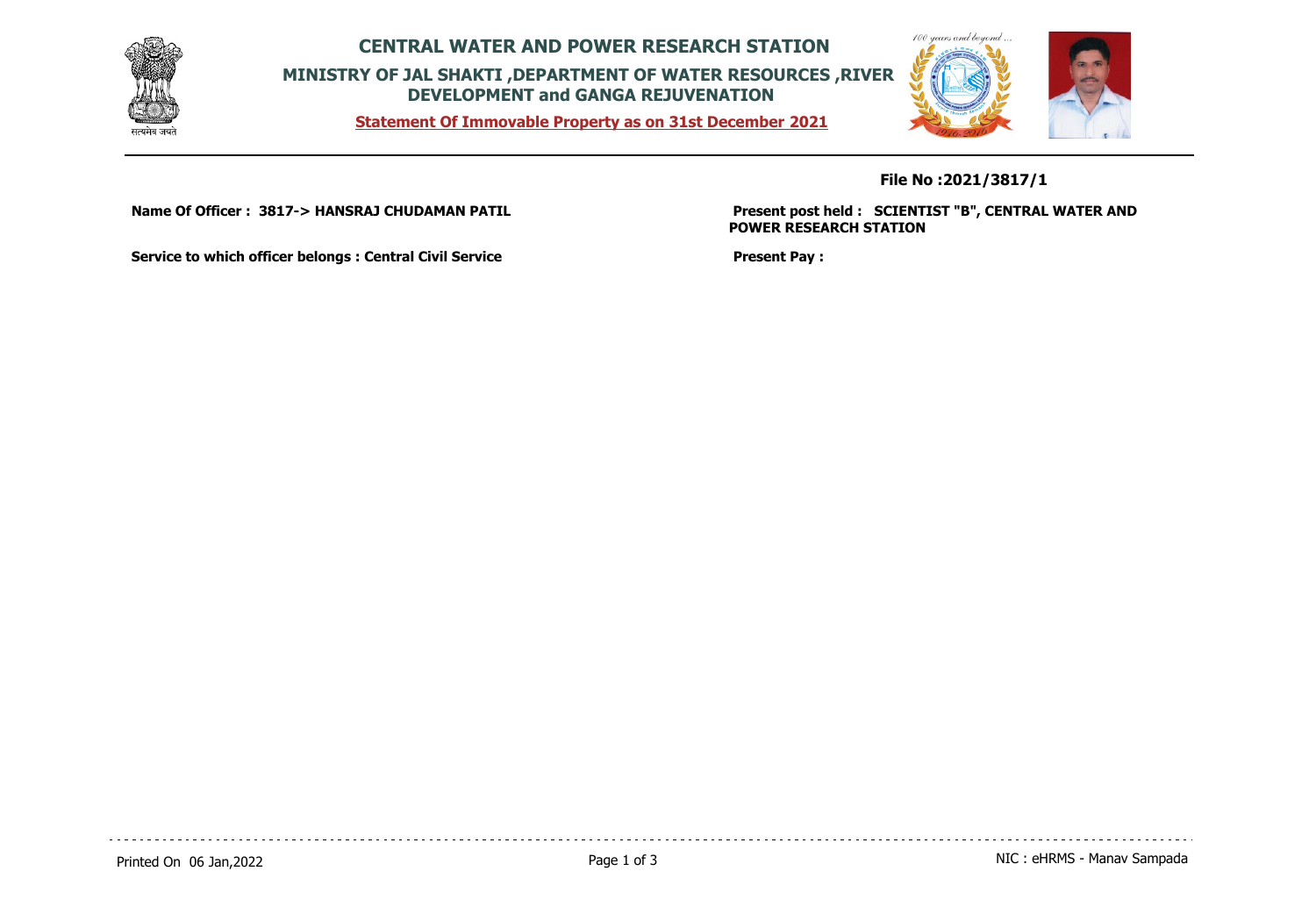

## **CENTRAL WATER AND POWER RESEARCH STATION MINISTRY OF JAL SHAKTI ,DEPARTMENT OF WATER RESOURCES ,RIVER DEVELOPMENT and GANGA REJUVENATION**



**Statement Of Immovable Property as on 31st December 2021**

|        | <u>Form-1 (Statement of the Immovable Property i.e LANDS, HOUSE, SHOPS AND OTHER BUILDING ETC.)</u>             |                                                                                           |                                                                                 |                            |                          |                                                                                            |                                                                                                                                                                                                                                                                                                                                                                                                                                                                                                                                                                                                                                                                                                                     |                                           |                |
|--------|-----------------------------------------------------------------------------------------------------------------|-------------------------------------------------------------------------------------------|---------------------------------------------------------------------------------|----------------------------|--------------------------|--------------------------------------------------------------------------------------------|---------------------------------------------------------------------------------------------------------------------------------------------------------------------------------------------------------------------------------------------------------------------------------------------------------------------------------------------------------------------------------------------------------------------------------------------------------------------------------------------------------------------------------------------------------------------------------------------------------------------------------------------------------------------------------------------------------------------|-------------------------------------------|----------------|
| Sr.No. | Name of<br>district,<br>sub -<br>Division,<br><b>Taluk and</b><br>Village in<br>which<br>property is<br>located | <b>Name and</b><br>details of<br>property-<br>housing,<br>lands and<br>other<br>buildings | Cost of<br>Construction<br>acquirement<br>including<br>land in case<br>of House | Year of<br><b>Purchase</b> | *Present<br>Value in Rs. | state in whose<br>name held and<br>his/her<br>relationship to the<br>qovernment<br>servant | If not in own name How acquired, whether by<br>purchase, lease**<br>mortgage, inheritance gift,<br>or otherwise, with date of<br>acquisition and name with<br>detail of person from<br>whom acquired                                                                                                                                                                                                                                                                                                                                                                                                                                                                                                                | <b>Annual Income</b><br>from the property | <b>Remarks</b> |
| 1      | Pune<br>District,<br>Haveli<br>Taluka                                                                           | Flat no. 42,<br>D-1 Buliding,<br>Rajyog<br>township,<br>Sinhgad Road<br>Pune 41           | 6275000                                                                         | 2015                       | 6275000                  | Coowned with Mrs.<br>Poonam H. Patil<br>(wife)                                             | Acquired by Purchased from:<br>Mr. Shallen Gurcharan Mehta,<br>Flat No.301, Aster, Nyati<br>Meadows,<br>Kalyaninagar, Pune-411014<br>(flat seller) The amount<br>obtained from direct selling of<br>my existing property has been<br>fully utilized for purchasing<br>the above property. Disposal<br>of existing immovable<br>propertyLetterNo.609/88<br>/Estt.I/1378/2015.<br>dt.26.08.2015. The amount<br>obtained from direct selling of<br>my existing<br>immovable property<br>Rs.45,50,000/- Housing loan<br>from Canara bank Rs<br>17,00,000/-, GPF and Personal<br>Loan for stamp duty and<br>registration<br>Acquisition of immovable<br>property letter<br>No.609/88/Estt.I/1452/2015<br>.dt.09.09. 2015 | 0                                         | Self occupied  |

dia dia dia dia 4